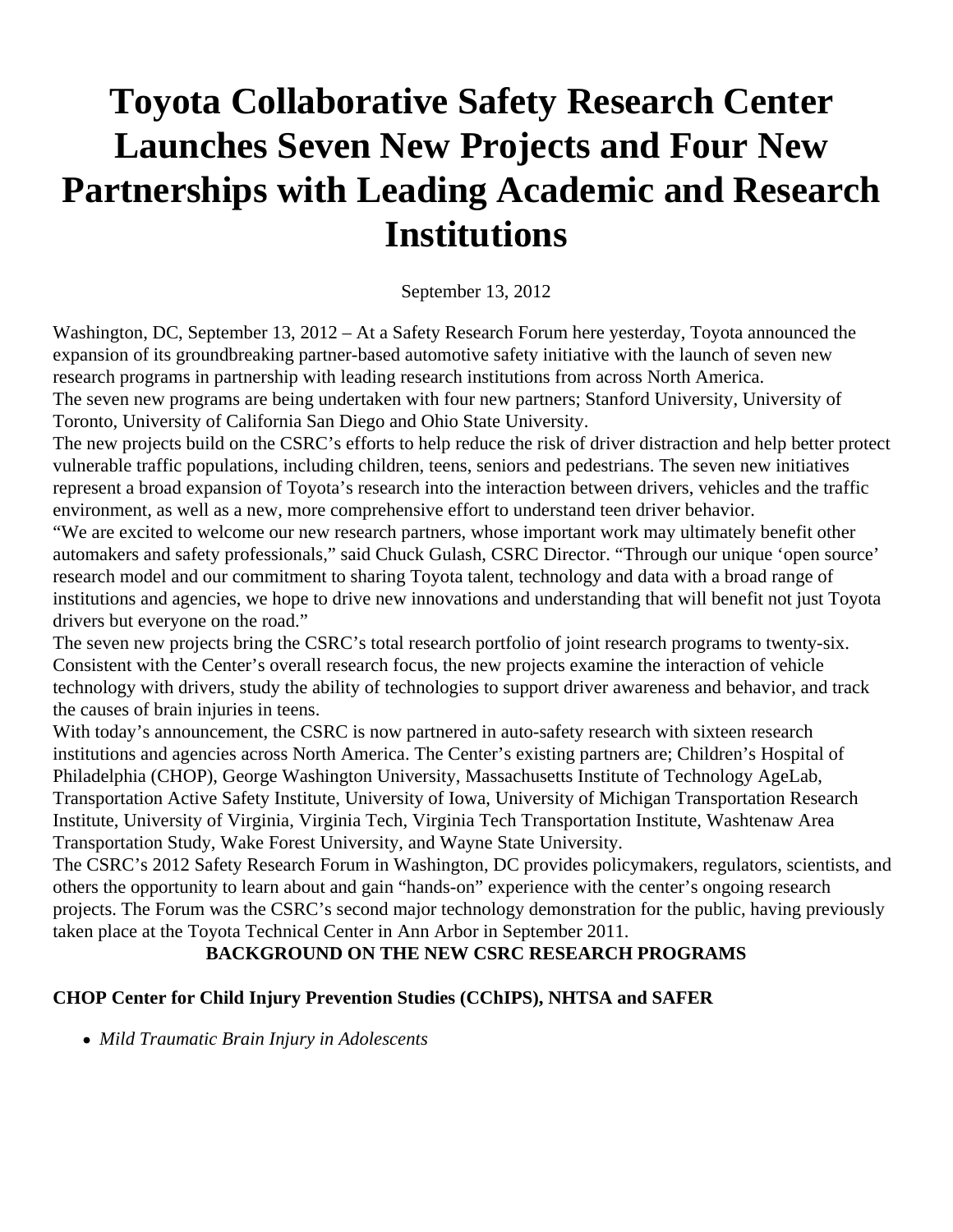A season-long study of a youth ice hockey team to better understand the mechanisms of mild traumatic brain injury (mTBI) in adolescents, the most common injury to children in vehicular accidents. Researchers will quantify the head impacts sustained during hockey to occurrences of mental deficiencies, and with access to Toyota's Total HUman Model for Safety (THUMS), conduct a state-of-the-art analysis of head acceleration data to determine correlations between impacts and injury outcomes. **Stanford University**

*Driver Vehicle Interface for Partially Intelligent Vehicles*

A three-year project to develop a set of psychological principles that will guide the design of a driver vehicle interface that provides effective, real-time support for drivers of a partially intelligent vehicle (PIV). This research will culminate with the development of a driver vehicle interface for a fully operable automated vehicle to verify its effectiveness.

#### **University of California San Diego**

*Automated Tools for Naturalistic Driving Study Data Analysis for Driving Assessment*

Research focused on developing systematic and automated tools for monitoring and analyzing driver behavior in full context, including the vehicle and environment, to better understand dangerous situations and to inform the design of effective counter-measures.

## **University of Iowa Aging Mind and Brain Initiative**

*Measuring Use and Impact of In-Vehicle Technologies on Senior Driver Safety*

A three-year study to determine how some senior drivers may have declining abilities relative to driving, potentially increasing driving risk, and how they may use in-vehicle technologies. It will help guide the development of new technologies, especially advanced driving assistance systems (ADAS), to help make them more appropriate and helpful for senior drivers.

## **University of Michigan Transportation Research Institute (UMTRI)**

*CSRC Teen Driver Survey*

A survey of 5,600 teens and adults to examine their distracting behaviors while driving, identify social norms for both teens and parents and develop effective recommendations to help change dangerous behaviors. This research will be presented to the scientific community and used to develop outreach programs.

## **University of Toronto**

*Designing Feedback to Help Induce Safer Driving Behaviors*

A three-year study to determine what types of feedback (individually and combined) are most effective in helping inhibit risky behaviors, when feedback can become a potential distraction, what types of individuals are more susceptible to feedback, how drivers adapt to feedback over time, and whether the safety benefits of feedback persist even when it is no longer available.

## **Virginia Tech, UMTRI, and Ohio State University**

*Development of Standard LDW & LDP Test Method*

A project to develop a detailed test procedure for Lane Departure Warning (LDW) and Lane Departure Prevention (LDP) systems. This procedure will be used to evaluate the performance of two test vehicles, a